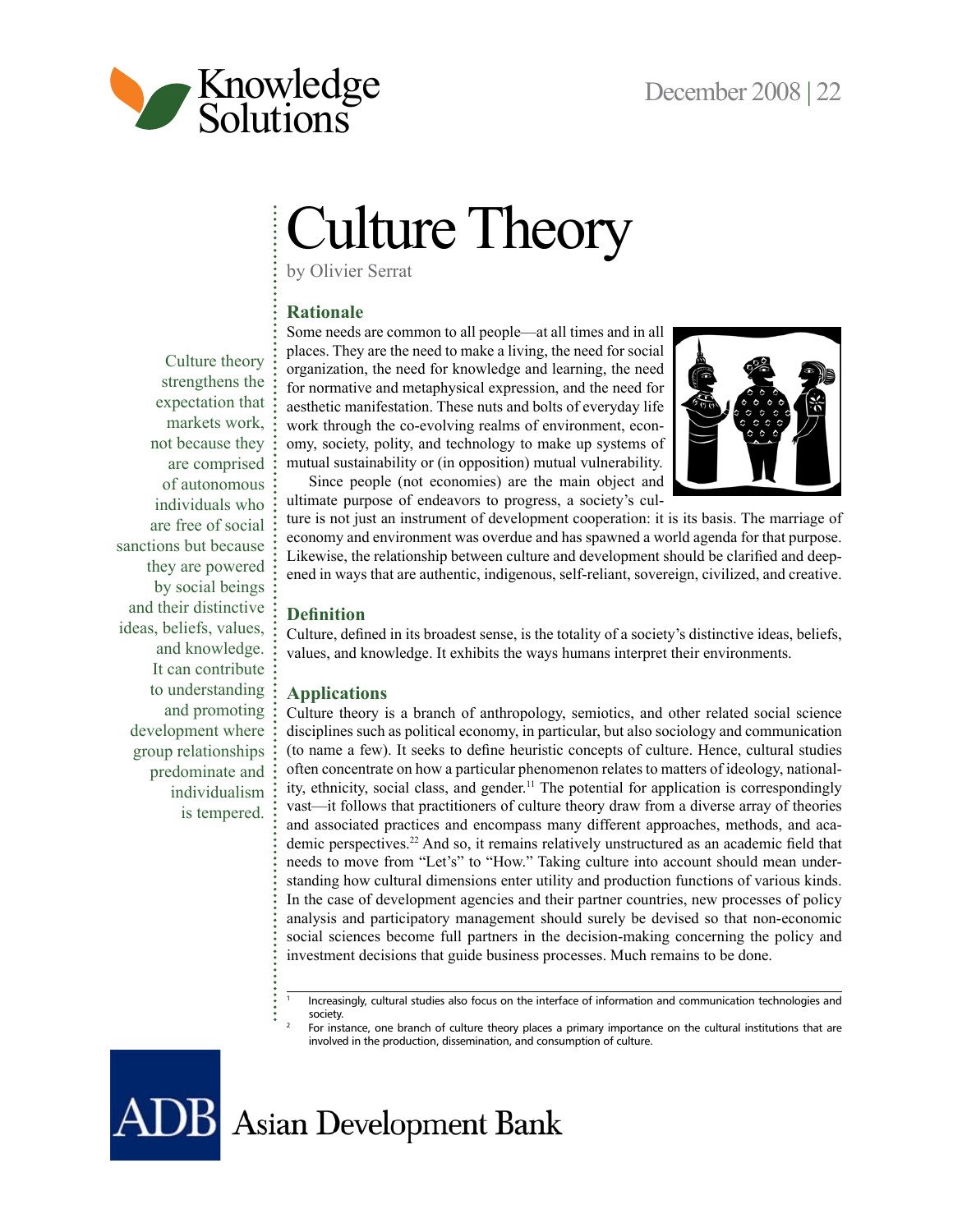

### **Characteristics**

Therefore, approaches to cultural studies are likely to range widely. However, Ziauddin Sardar sees that most tend to share the following characteristics

- They aim to examine their subject matter in terms of cultural practices and their relation to power.
- They aim to understand culture in all its complex forms and to analyze the social and political contexts in which it manifests itself.
- They consider culture as both the object of study and the location of political criticism and action.
- They expose and attempt to reconcile knowledge divides to overcome the split between tacit cultural knowledge and objective (so-called universal) forms of knowledge.
- They are committed to an ethical evaluation of society, and to political action.

#### **Benefits**

Culture theory's holistic perspective, englobing the needs common to all people, does not lend itself to easy action. But, culture theory alone pays simultaneous and even attention to these needs and makes possible a focus on the whole and the parts, on contexts and contents, on values and value systems, and on strategic relationships between key variables, countries, blocs of countries, and human beings and the natural environment. And so, it yields conceptual insights and practical benefits and allows informed choices and intelligent decisions to be made about the future. It enables us, for instance, to deal better with complexity and fragmentation—the emphasis is on systems rather than on parts of systems. And it helps to ensure that economies are contextualized properly and pointed in the right direction. For those reasons, among others, they can be constrained and enriched by the larger cultures in which they are located. Consequently, they stop functioning as self-governing entities. Also, by focusing on the totality and innate worth of a given society, culture theory can minimize the ethnocentric bias that results from one's cultural conditioning.

## **Further Reading**

Deborah Eade (Ed.). 2002. *Development and Culture: Selected Essays from Development in Practice*. Oxford: Oxfam GB in association with World Faiths Development Dialogue.

Lawrence Harrison and Samuel Huntington (Eds.). 2001. *Culture Matters: How Values Shape Human Progress*. New York: Basic Books.

Ziauddin Sardar. 2004. *Introducing Cultural Studies*. Cambridge: Icon Books Ltd.

#### **For further information**

Contact Olivier Serrat, Head of the Knowledge Management Center, Regional and Sustainable Development Department, Asian Development Bank (oserrat@adb.org).

J.